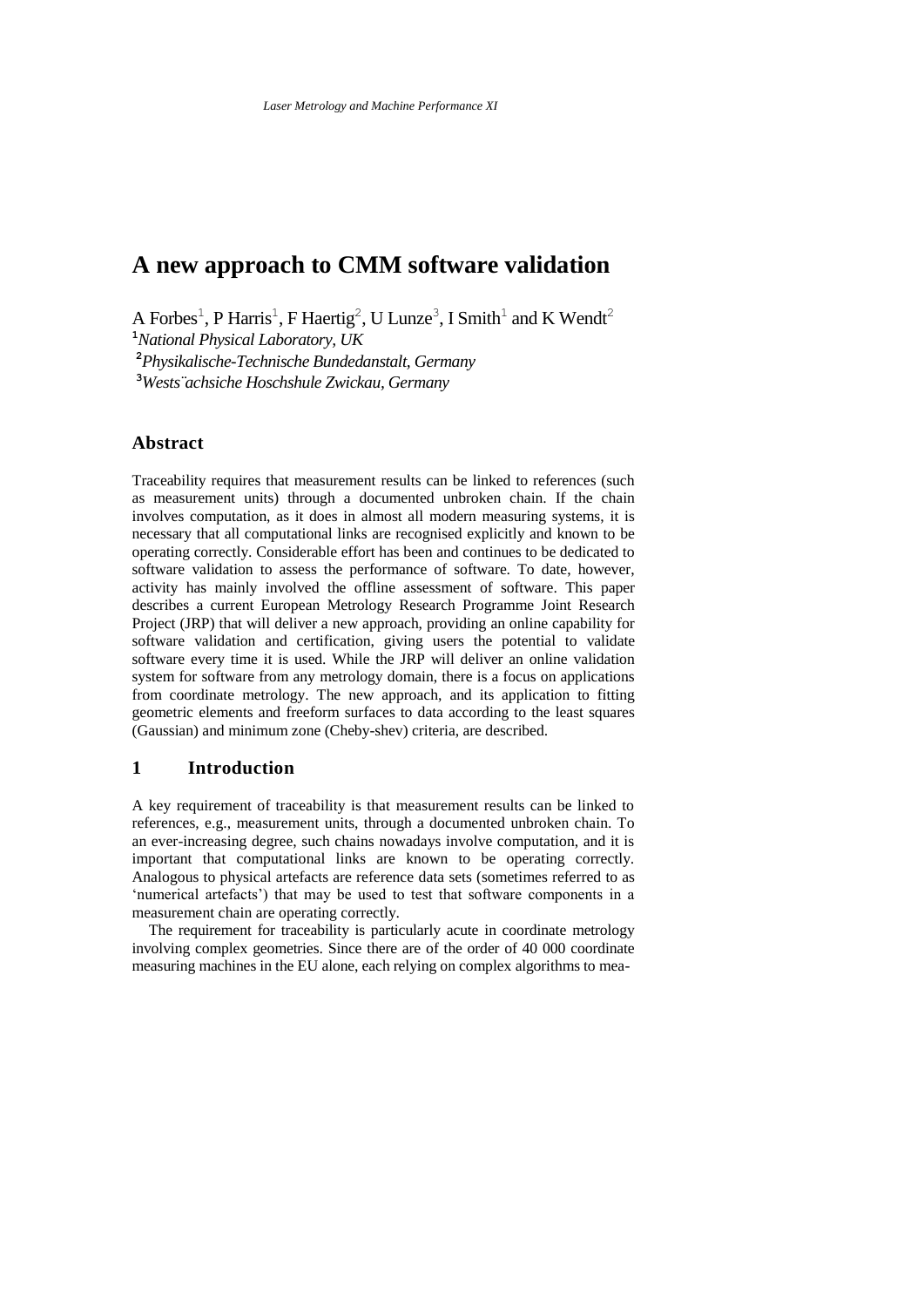sure a range of artefacts, the impact of poorly performing software is potentially large. In both Europe and the USA there have been initiatives in software validation using data sets to assess the performance of CMM software for fitting geometric elements to data. These activities have primarily involved the offline assessment of the software.

The Joint Research Project (JRP) NEW06 'Traceability for computationallyintensive metrology' (referred to as 'TraCIM') [8, 16] is currently being funded by the European Metrology Research Programme (EMRP) [5]. The main objective of the JRP, which runs from June 2012 to May 2015, is to deliver new technology that will allow software from any metrology domain to be validated at point of use. The JRP-consortium brings together significant expertise in the fields of software validation, information and communications technologies (ICT), and coordinate metrology, and comprises National Metrology Institutes (NMIs) from the UK, Germany, The Netherlands, Italy, Poland and Slovenia, industrial partners Hexagon, Mitutoyo, Werth and Zeiss and unversities Westsächsische Hochschule Zwickau, Ostfalia Hochschule für angewandte Wissenschaften, Huddersfield and York.

The aim of the JRP is to develop a generic ICT infrastructure that in principle can be used to validate software from any metrology area. JRP-Partners undertook a review of the metrology areas in which computation plays a critical part. This review, together with the JRP's focus on coordinate metrology, resulted in ten priority application areas being identified. From the length domain, these are Least squares geometric element fitting, Chebyshev geometric element fitting, Evaluation of surface texture parameters, and Least squares non-uniform rational B-splines (NURBS) fitting.

#### **2 Specification of computational aims**

In order to undertake verification and validation of software, there must exist a clear statement of the problem that the software is intended to solve or the task that the software is intended to execute. This statement is essential both to act as the user and functional requirements for the software developer, and to provide a basis for verification and validation of the software implementation.

JRP-Partners have developed a procedure that provides a clear description of how a computational aim should be specified. The specification of the computational aim includes information contained in the following fields: Title; Keywords; Mathematical area; Dependencies; Input parameters; Output parameters; Mathematical model; Signature; Properties; References. The ideal situation is that the specifications are given in documentary standards, and are agreed by the international community. In the length domain, many of these calculations are specified to a lesser or greater degree of ambiguity in standards, e.g., [9, 10, 11, 12], but one of the outputs of the JRP is set in motion the development of new standards that provide very concrete specifications of the required computations relating to Chebyshev and freeform surface fitting, for example. Project partner, the University of York, is also looking a formal specification languages that encode the computational aims. A repository for specifications of computational aims is provided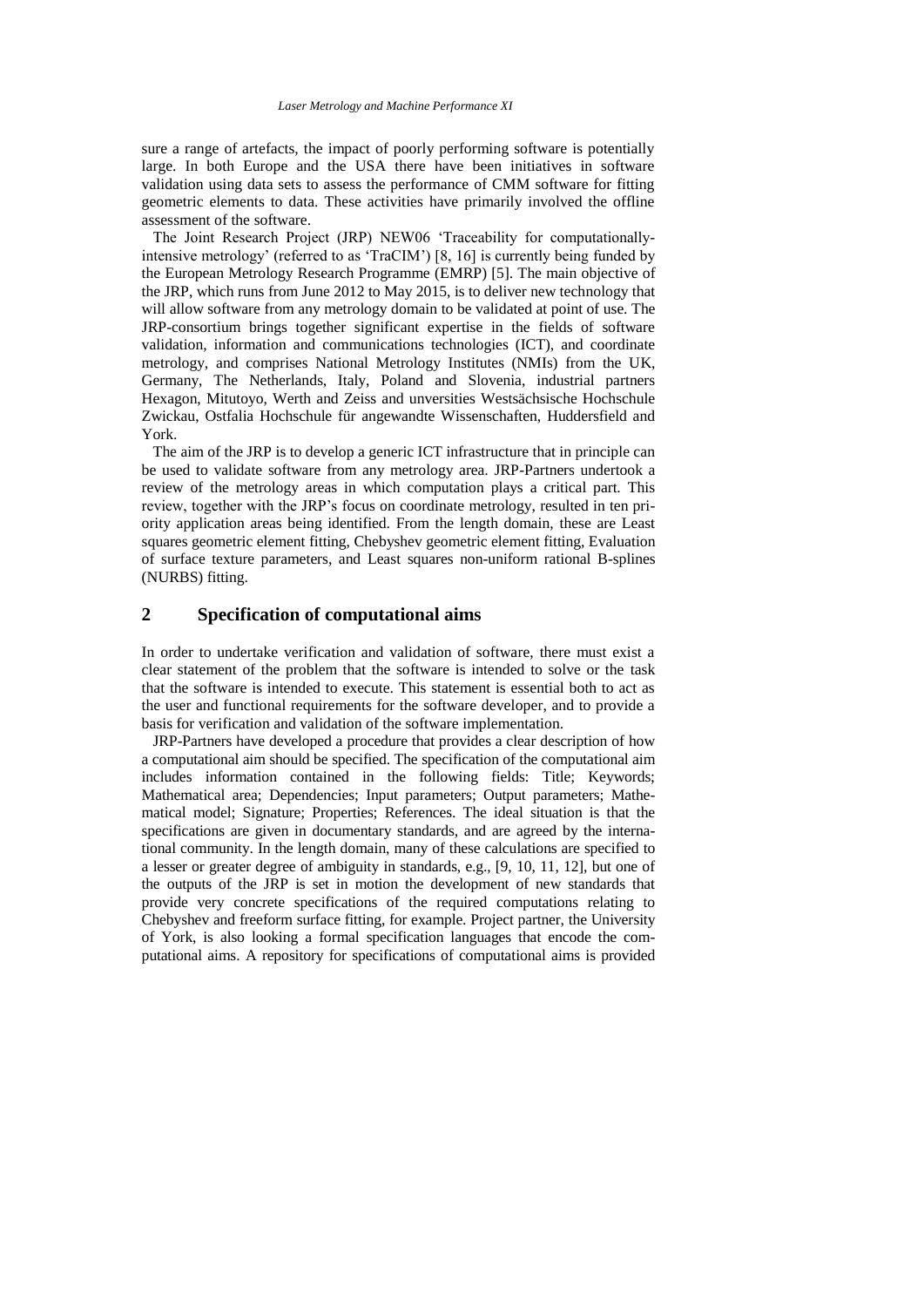by a computational aims database [17]. The database has been populated by specifications of computational aims for each of the ten priority application areas.

# **3 Generation of reference data**

A common approach to testing software implementations of computational aims involves the use of data generators [1, 4]. A data generator, also implemented in software, though not necessarily in the same programming language as the software under test, is used to produce a reference pair, comprising reference input data and reference output data. The reference input data is processed by the software under test to produce test output data that is compared (in an appropriate way) with the reference output data. Repeating this process a number of times on different datasets allows a statement to be made about the quality of the software under test.

Data generators typically adopt one of the following approaches:

- Forward data generation, which refers to the process of taking reference input data and using it to produce corresponding reference output data.
- Reverse data generation, which refers to the process of taking reference output data and using it to produce corresponding reference input data [1, 2, 3, 6, 7].

To implement forward data generation requires the use of reference software that processes input data to produce output data. The development of such software is often complicated and costly. Reverse data generation typically requires an understanding or analysis of the computational aim such that output data can be processed to produce input data. In many cases reverse data generation is more simple to implement than forward data generation, particularly since the need to develop reference software is avoided.

Generation of reference data plays a key role in the provision of the TraCIM software validation service. Typically in coordinate metrology, software will be developed that is intended to solve only a limited subset of the possible fitting problems. For example, a piece of software may be designed to apply to data all of which lie within a particular volume, or there may be a constraint on the (upper limit of the) number of points that the software can process, or uncertainty information associated with the measured data may be available. Data generation processes should be implemented to be able to generate reference data sets having specific properties that are relevant to the software for which they will be used to undertake validation. It is important that reference data sets are generated that resemble those that are likely to occur in reality.

### **3.1 Least squares fitting**

Approaches for generating reference data using inverse data generation for least squares orthogonal distance regression (LSODR) for geometric elements are relatively well-known. Given reference output data comprising values for the parameters that define the shape and position of a geometric element, the null space method [3, 7] can be used to determine corresponding reference input data.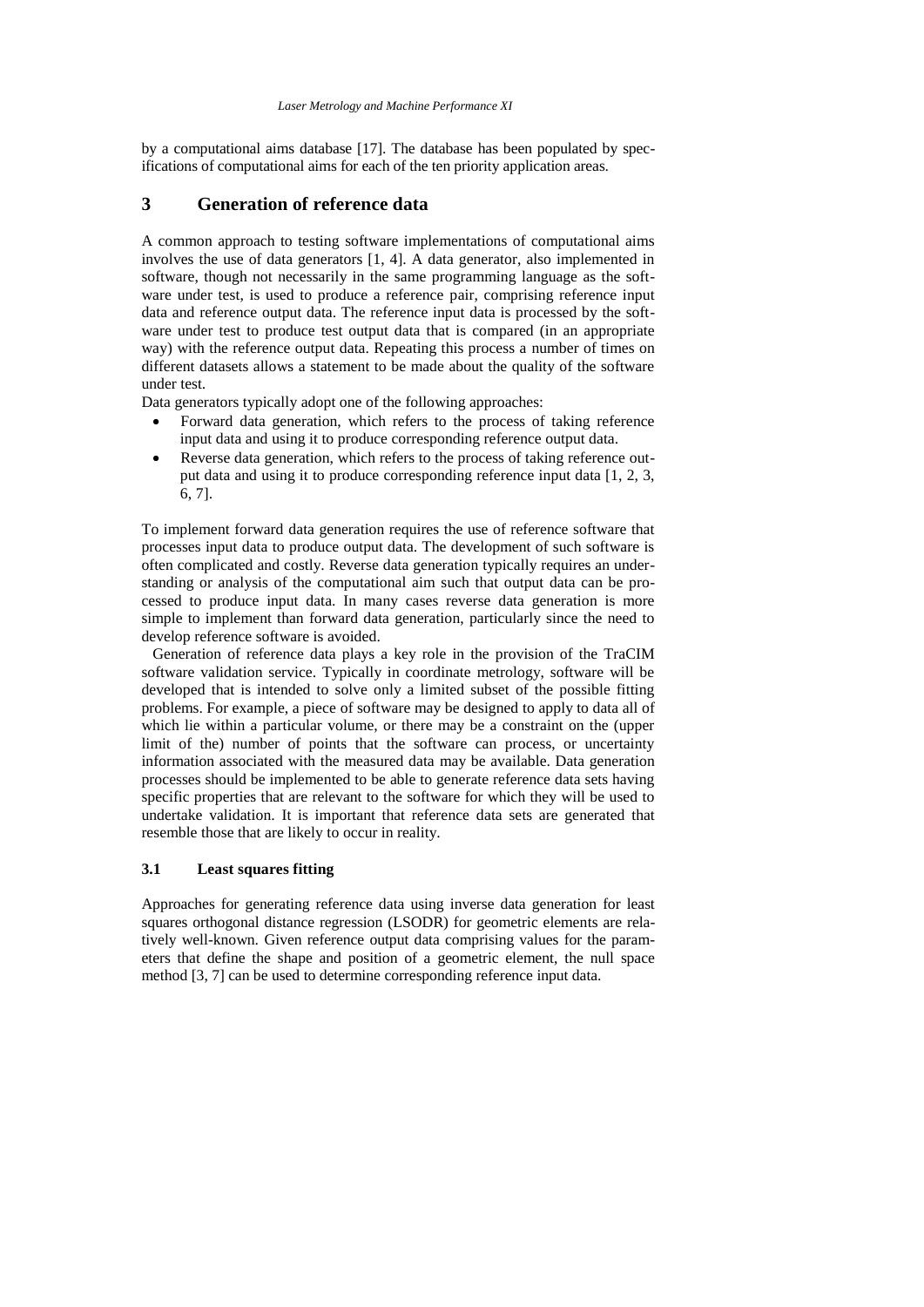Reverse data generation for fitting freeform surfaces according to the least squares criterion are described in [6]. The inputs to the data generation are simply  $\xi$ <sup>1</sup> points on the surface of the artefact specified by parameters  $\alpha$  along with the normal vectors v at  $\xi$ . From this information, points  $\xi$  are generated according to  $\xi = \xi + 6$ where the 6 are drawn at random but satisfy conditions that ensures the best fit surface is given by parameters  $\alpha$ . The 6 can be chosen to represent typically form error that occurs in practice. A general approach is to ensure the form errors are spatially correlated so that if  $\xi$ <sup>'</sup> is close to  $\xi$ <sup>'</sup><sub>3</sub> then 6 and 63 are statistically correlated so that 6 is likely to be close to 63 [7, 15]. Customised data sets, e.g., that incorporate a particular type of form error or that include systematic error behaviour of a CMM, can also be generated straight forwardly.

3.2 Minimum zone fitting

Calculation of minimum zone geometric elements is a common task for CMM software, with many applications in tolerance assessment relating to international standards reliant upon it [10]. Chebyshev orthogonal distance regression (ChODR) problems are much more difficult to solve than their Gaussian counterparts, and correspondingly, the generation of reference data for ChODR is also more complex than that for LSODR. One particular complication concerns ensuring that the generated solution to a ChODR problem is a global solution and not just a local one.

JRP-Partners have developed a two-step approach for data generation that combines aspects of forward and reverse data generation. In the first step, reverse data generation, based on a mathematical analysis of the computation aim [7], is applied to reference output data to determine a candidate for reference input data. In the second step, independent reference software is applied to the reference input data. If the reference software does not identify a 'better' solution, the reference input and output data are considered to form a valid reference pair that may then be used by the software validation service.

# **4 Development of performance metrics**

In order to evaluate the performance of software under test, metrics appropriate to the computational aim being addressed by the software must be developed. Such metrics should take into account:

- The numerical uncertainty associated with the reference data, i.e., how close the reference input and output data is to the true mathematical solution.
- Characteristics of the measurement data likely to arise in practice, such as the simulated measurement uncertainty associated with the reference input and/or output data.
- A maximum permissible error (MPE), or other specification, that applies in the relevant metrology domain.

Issues to do with the uncertainties associated with the reference data are considered by [13, 14]. Suppose the solution outputs  $\alpha$  are sufficiently smooth function  $\alpha = A(\xi)$  of the input data  $\xi$ , so that A has continuous first derivatives with respect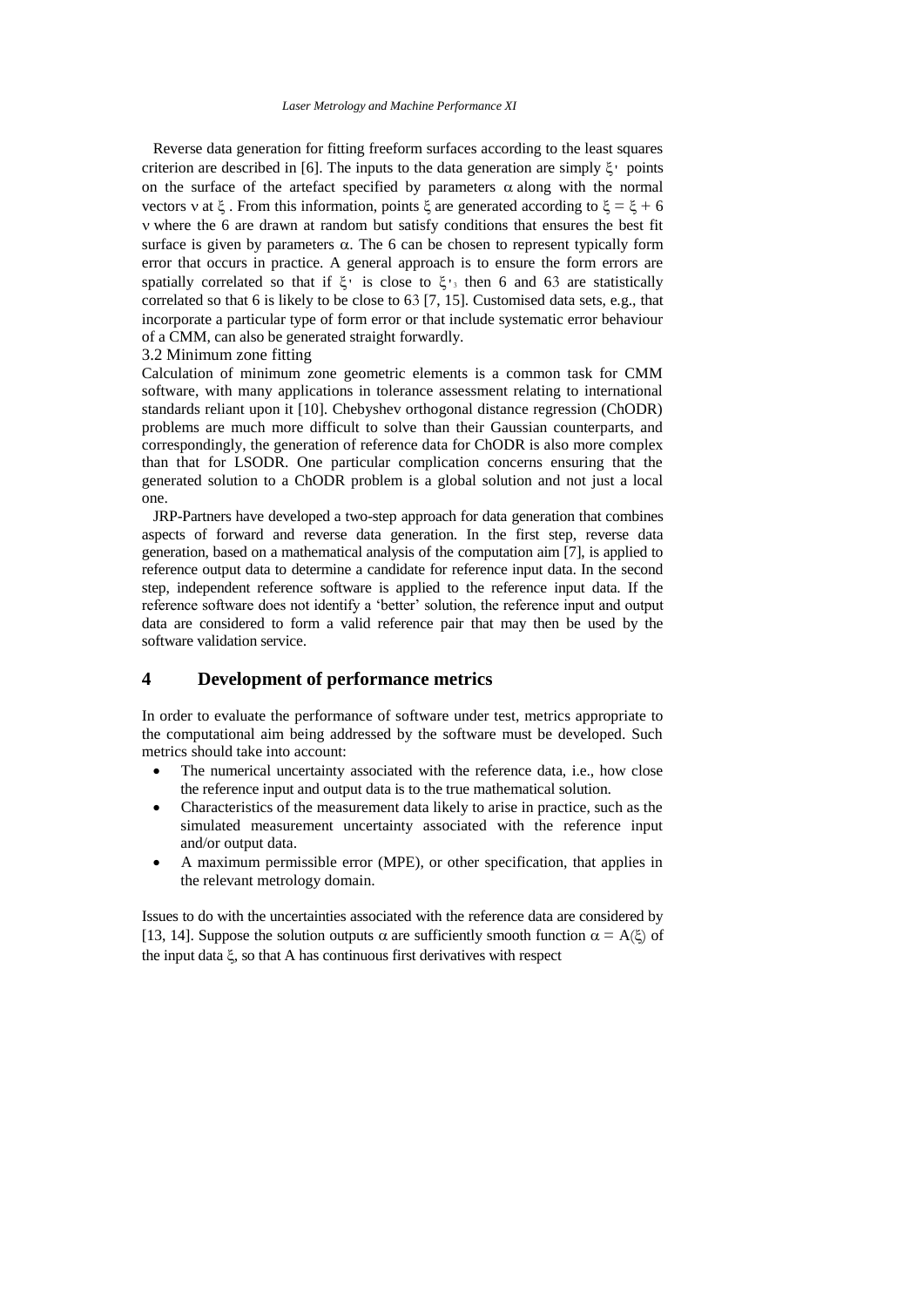to *x*<sub>1</sub>. Let *S* be the *n*  $\times$  *m* sensitivity matrix with  $S_{\varphi_1} = \Box \alpha_3$ 

 $\Box \psi$  *i*, *i* = 1, ..., *m*, and *j*  $= 1, \ldots, n$ . For many problems, the conditions that  $\alpha = A(\xi)$  can be written as a set of equations involving  $\xi$  and  $\alpha$  of the form  $\gamma(\xi, \alpha) = 0$ . These conditions define  $\alpha$  implicitly as a function of  $\xi$ . In this case, we have  $HS + J^T = 0$ ,  $J_{1K} = \Box g_K$ ,  $H_{K\varphi} = \Box g_K$ ,

 $a_{\varphi}$ so that  $S = -H^{-1}J^T$ .

For the case of LSODR with geometric elements, the optimality conditions are  $\gamma(\{\xi_1\}, \alpha) = 0$  with

$$
\begin{array}{l}\n\left(\n\begin{array}{c}\ng_{\kappa}(\{\xi_l\},\alpha)=\sum^{\mu}d\big)_{\substack{\alpha\\ \alpha\\ \alpha}}\n\end{array}, d_1=d(\xi_l,\alpha), \\
d_1 \underline{\square} 2d_1 + \underline{\square} d_1 \underline{\square} d_1, \underline{\square} 2d_1, \underline{\square} 2d_1 + \underline{\square} d_1 \underline{\square} d_1, \\
\overline{\square} 2d_1 \underline{\square} 2d_1 + \underline{\square} d_1 \underline{\square} d_1, \\
\overline{\square} 2d_1 \underline{\square} 2d_1, \underline{\square} 2d_1\n\end{array}\n\end{array}
$$

with similar expressions for 
$$
\Box g_{\kappa}/\Box y_1
$$
 and  $\Box g_{\kappa}/\Box z_1$ .

Uncertainty associated with the input  $\xi$  due to rounding or simulated measurement uncertainty can be propagated through to the solution  $\alpha$ . If  $V_{\xi}$  is the variance matrix associated with the input  $\xi$ , then the variance matrix associate with the solution  $\alpha$  is given by

$$
V_{\alpha}=SV_{\psi}S^{\mathrm{T}}.
$$

If software under test supplies an estimate  $\alpha^{\hat{}}$  of  $\alpha$ , then the validity of  $\alpha^{\hat{}}$  can be assessed by determining the squared distance of  $\alpha^*$  from the reference solution  $\alpha$ , relative to the variance  $V_{\alpha}$ , by evaluating

$$
\Box^2(\hat{\alpha})=(\hat{\alpha}-\alpha)\mathrm{T}V_{-1}
$$

 $\alpha$  ( $\alpha - \alpha$ ).

Evaluating the numerical uncertainty associated with reference datasets for the ChODR problem is also more complicated, partly because the solution parameters are not necessarily a smooth function of the outputs.

### **5 Development of ICT infrastructure**

The difference between standard approaches to validating CMM sofware and the TraCIM approach is the use of an ICT infrastructure to provide an online validation at the point of use [8]. The TraCIM system allows a customer of the software validation service, e.g., a software developer, to interface with the TraCIM server as follows:

- The TraCIM server delivers reference input data sets to the customer. (All data exchange is implemented securely.)
- The customer applies the software under test to the data sets to obtain corresponding test output data sets. These data sets are delivered to the TraCIM sever so that they can be compared with corresponding reference output data sets.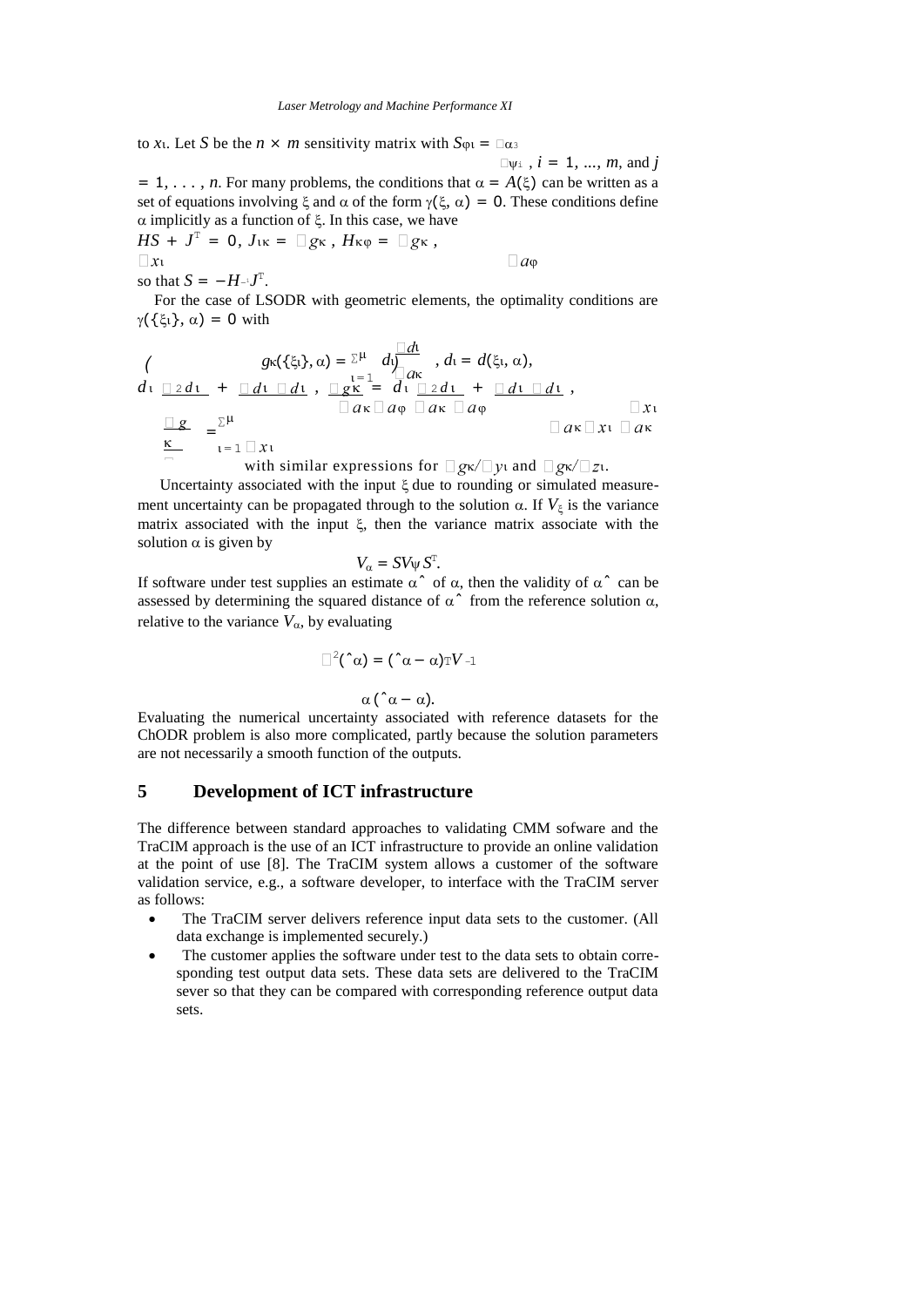The user is provided with information, e.g., a certificate, on the performance of the software under test.

All of these processes are done automatically, once software modules are in place to communicate with the TraCIM system. Industrial partners in the project have implemented (or are implementing) the required interfaces to able to receive online certification.

### **6 Conclusions**

The EMRP JRP 'Traceability for computationally-intensive metrology' begins to address the need to provide a validation service for software used in computational chains within metrology. This paper provides a summary of the main steps that are being undertaken to achieve goal of developing and establishing an ICT infrastructure for software validation. Computational aims from coordinate metrology are a particular focus for the JRP and the examples of least squares and minimum zone geometric element fitting are discussed.

A commercial online software validation service is currently available for least squares geometric element fitting. It is intended that the service for minimum zone geometric element fitting will be available in early 2015, with services for other application areas to follow.

#### **Acknowledgements**

This work has been undertaken as part of the EMRP Joint Research Project NEW06 'Traceability for computationally-intensive metrology'. The EMRP is jointly funded by the EMRP participating countries within EURAMET and the European Union.

#### **References**

- [1] B. P. Butler, M. G. Cox, A. B. Forbes, S. A. Hannaby, and P. M. Harris. A methodology for testing the numerical correctness of approximation and optimisation software. In R. Boisvert, editor, *The Quality ofNumerical Software: Assessment and Enhancement*, pages 138–151. Chapman and Hall, 1997.
- [2] M. G. Cox, M. P. Dainton, A. B. Forbes, P. M. Harris, H. Schwenke, B. R. L. Siebert, and W. Woeger. Use of Monte Carlo simulation for uncertainty evaluation in metrology. In P. Ciarlini, M. G. Cox, E. Filipe, F. Pavese, and D. Richter, editors, *Advanced Mathematical and Computational Tools in Metrology V*, pages 94–106, Singapore, 2001. World Scientific.
- [3] M. G. Cox and A. B. Forbes. Strategies for testing form assessment software. Technical Report DITC 211/92, National Physical Laboratory, Teddington, December 1992.
- [4] R. Drieschner, B. Bittner, R. Elligsen, and F. W¨aldele. Testing coordinate measuring machine algorithms, Phase II. Technical Report EUR 13417 EN, Commission of the European Communities (BCR Information), Luxembourg, 1991.